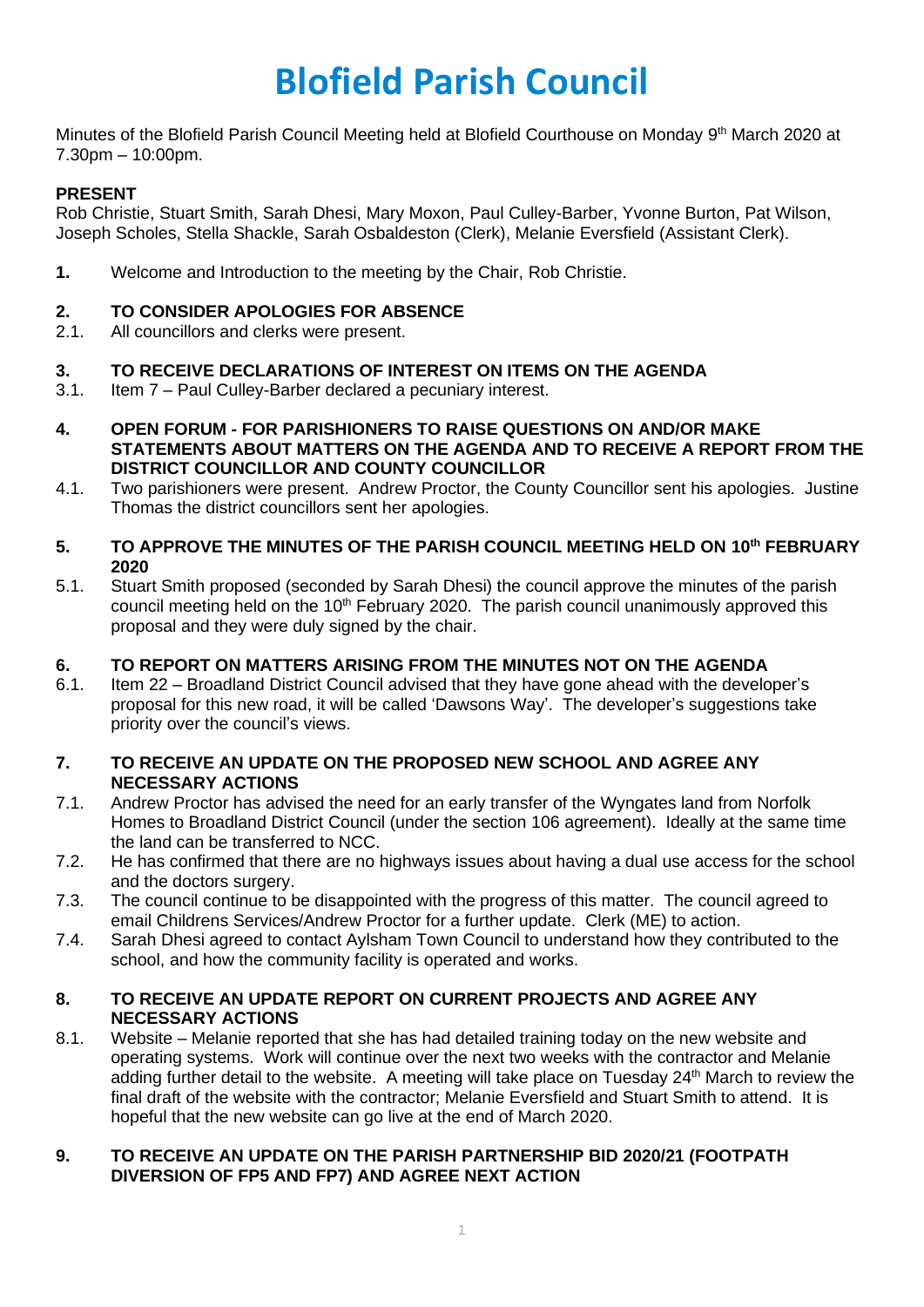- 9.1. Melanie Eversfield provided a detailed summary of the position to date (items 9.2 9.6).
- 9.2. In December 2019 the Assistant Clerk, in consultation with the Vice-Chairman and Paul Sellick, Highways Officer for this area, submitted an application for £10,000 for legal submissions and works to redirect current Public Rights of Way (Namely FP5 & FP5) in order to mitigate risk to life on A47 crossing as a consequence of residential development of current agricultural land and recognise as revised Public Rights of Way divert footpaths FP5 and FP7 to Norfolk County Council as part of the Parish Partnership Bid.
- 9.3. In early December 2019 both the Assistant Clerk and Vice-Chairman met with Paul Sellick to show him what our issues and hopes were. He fully supported our intentions. A letter was also written to Ian Witham at the Open Spaces Society seeking their support.
- 9.4. On 3<sup>rd</sup> February 2020 a Kevin Townly, Asset & Capital Programme Manager at NCC, emailed to say that this project would require a legal order which can be problematic, may not be successful and may take in excess of a year to deliver and as such they are not in the scope of the Parish Partnership Scheme. An alternative funding option for the order could be considered; asking County Councillor Andrew Proctor to see if he would be willing to put some or all of his Highways Members Budget towards the order.
- 9.5. In 24<sup>th</sup> February 2020 when meeting with Highways England regarding the dualling of the A47 between Blofield and North Burlingham, the Assistant Clerk explained the situation to the representatives of Highways England and it was noted that they would take it on board and let us know in due course of any action that could be taken or supported.
- 9.6. On 28<sup>th</sup> February 2020 Ian Witham from the Open Spaces Society wrote to say that the Society could not support the closure of the existing path.
- 9.7. The council are very disappointed at the lack of support from the Open Spaces Society and have written detailing reasons to reconsider their position. In addition, the council agreed to continue requesting that the Highways England team look at option of closing this footpath as part of the A47 dualling work. They have indicated that all footpaths crossing the A47 will be closed within their dualling area (although this footpath lies just outside the dualling section of road).

# **10. TO RECEIVE A REPORT OF CHURCHYARD WORKS AND AGREE NEXT ACTIONS**

- 10.1. Melanie Eversfield provided a detailed report with recommendations. The council discussed these works at length in the meeting.
- 10.2. **Headstone repairs -** The stone mason has identified 46 headstones that need attention, with 2 requiring urgent attention. The cost of repair is £200 plus VAT per headstone, thus resulting in a total of £9,200 plus VAT. Regrettably, the parish council do not have an unlimited budget to spend on the churchyard and priorities on churchyard repairs must be made. Following detailed discussing, the council would like to make the proposal to arrange for all 46 headstones to be laid down. The council would give detailed public notice through Focal Point / Blofield News etc explaining the plans and reasons and asking any concerned local parishioners to contact the clerk if they wish to alternatively, pay for the repair of their family members headstone. Clerk (ME) to contact the Rector / Parochial Church Council to discuss the proposal.
- 10.3. **Churchyard Stile -** Melanie Eversfield reported that the Public Rights of Way Officer at Norfolk County Council has confirmed that the law states there should be no obstruction to the Public Footpath. As the current structure is not on the definitive map it is therefore causing an obstruction and as such, she cannot support any kind of change of structure and that the current stile should be removed. The Council agreed to take no further action on this matter.
- 10.4. **Churchyard wall** The council has obtained one quotation for all work detailed by the church architect in the wall report. See detail below (10.4.1-10.4.3):
	- 10.4.1. **Priority B - Within 12 Months** Paint the railings, check for loose sections and refix as necessary. Refix the loose flints on the north elevation facing the road and could cause a hazard when they drop off. Repoint copings, west Section 1. Remove moss. Quotation for £9,140.67 plus VAT.
	- 10.4.2. **Priority D - Within Five Years** Repoint the north west corner pier. Refix loose flints and carry out repointing on the south side, Section 1. Replace loose flaunching to brick copings, Section 2, repoint half round bricks, remove moss. Fill holes, section 2, and refix loose flints. Repoint three buttresses, Section 3. Repoint areas of loose pointing on south elevation, Section 3. Deep point crack, north elevation and repoint open joints next to it, Section 3. Quotation for £8,975.23 plus VAT.
	- 10.4.3. **Priority E - Desirable – no time scale** Provide tile creasing below half round brick capping. Quotation for £5,198.82 plus VAT.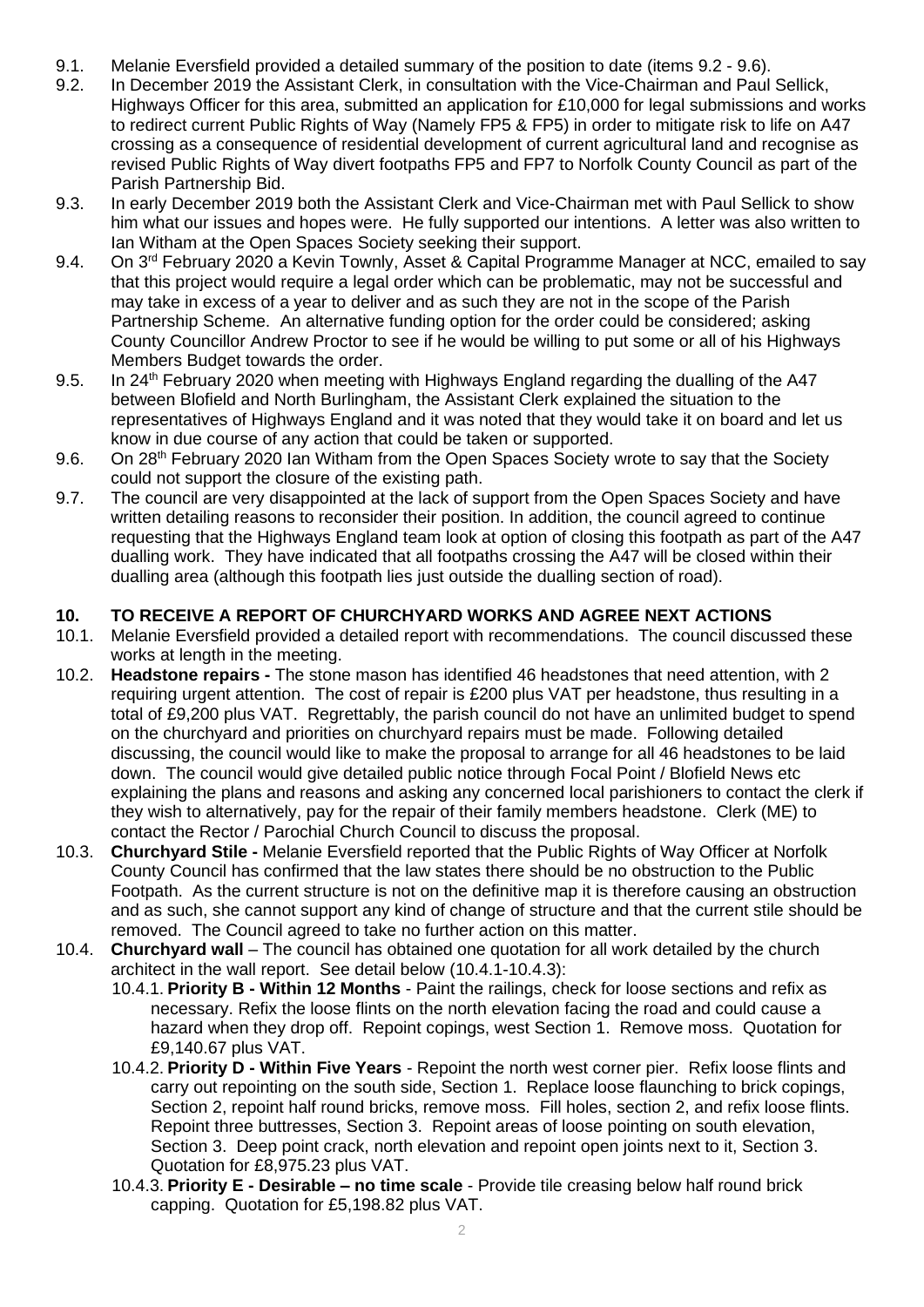- 10.5. The first quotation for the cost of these repairs is a shock. The council has not budgeted for this work in 2020/21. The council agreed to obtain 2 additional quotations for the work. Clerk (ME) to obtain quotations. This will allow the council to make an informed decision when considering the budget for 2021/22 to see if the urgent part of the work can be carried out.
- 10.6. It was noted that the metal railings may be owned by the adjacent land owner. Clerk (ME) to contact the land owner to establish ownership.
- 10.7. **Trees at Churchyard** Treecare Consultants Ltd surveyed the trees in the Churchyard in January 2020 and a copy of the report was sent to councillors via email. Out of the 26 trees surveyed there were only 2 trees with recommended works within 18 months. The other trees had advisory notes on an as and when fully resourced works. The majority of the works was the removal of the epicormic growth on the lime trees which has since been completed by volunteers in February. Clerk (SO) to contact Garden Guardian request that the epicormic removal is continued and the position is maintained going forward with the growth is cut right back to the growth root.
- 10.8. The council agreed to obtain 3 quotes towards the end of 2020 so that it can be considered for the 2021/2022 budget and works take place in April 2021. In addition, the council agreed to obtain quotations for cutting the hedge to the west of the churchyard in October. Clerk (ME) to action.
- 10.9. **Churchyard wooden gates** the new gates continue to stick. Clerk (ME) to contact the carpenter who installed them to request he resolves the issue.
- 10.10. **Ivy growth** David Pilch has agreed to cut the ivy growth off the trees. Clerk (ME) to contact arrange with David Pilch.

#### **11. TO RECEIVE AN UPDATE ON ONGOING WORKS AND MARTY'S MARSH FRIENDS GRANT APPLICATION AND AGREE ANY NECESSARY ACTIONS**

- 11.1. Working parties continue on a regular basis with a team of volunteers.
- 11.2. The next is Saturday 14<sup>th</sup> March to cut a footpath towards Cremers Meadow and prepare for a picnic bench area.
- 11.3. The Friends of Martys Marsh have been successful in obtaining a grant of £175 from the District Councillor for a picnic bench. The funds have been paid to the parish council bank account to order the bench. Paul Culley-Barber proposed (seconded by Sarah Dhesi) the council pay the remaining funds towards the bench (circa £125). The council unanimously resolved to approve this proposal.
- 11.4. Yvonne Burton has written a brief update for the community to be published in Focal Point in April.
- 11.5. Another working party for May is planned, date to be set.
- 11.6. A free hedge trees package has been offered to the parish council from the woodland trust. The council agreed to apply for the free package for use at Marty's Marsh. Sarah Dhesi to action.
- 11.7. The council are still awaiting the ecological appraisal report, the flood risk report and the planning, design and access statement from Norfolk County Council to submit with the 'change of use' planning application for the Marsh. Clerk (ME) to chase the outstanding documents then submit the application to Broadland District Council.

# **12. TO RECEIVE AN UPDATE ON MARTY'S MARSH CULVERT AND AGREE NEXT ACTIONS**

12.1. A detailed survey on the Culvert has now been received. Using this document, Sarah Dhesi has been organising quotations for fencing and culvert work with 7 different companies. Detail of these will follow in the next couple of months.

# **13. TO RECEIVE A SMALL PROJECTS UPDATE AND AGREE NEXT ACTIONS**

- 13.1. The Courthouse have reported that they are happy to display a weekly 'whats on' calendar in their noticeboard.
- 13.2. Margaret Harker Hall and Heathlands Community Centre will be approached by their representatives to see if they are interested in a new external noticeboard.
- 13.3. Clerk (ME) to discuss a 20mph limit on Mill Road outside Hemblington School with the Norfolk County Council Highways team. In addition, Clerk (ME) to chase up patrol signs with NCC.

# **14. TO CONSIDER AN ADDITIONAL READ ONLY SCRIBE LICENSE FOR £29**

14.1. The council agreed this would be beneficial. Stuart Smith proposed (seconded by Sarah Dhesi) the council request one additional read only license. The council unanimously resolved to approve this proposal. Clerk (SO) to action.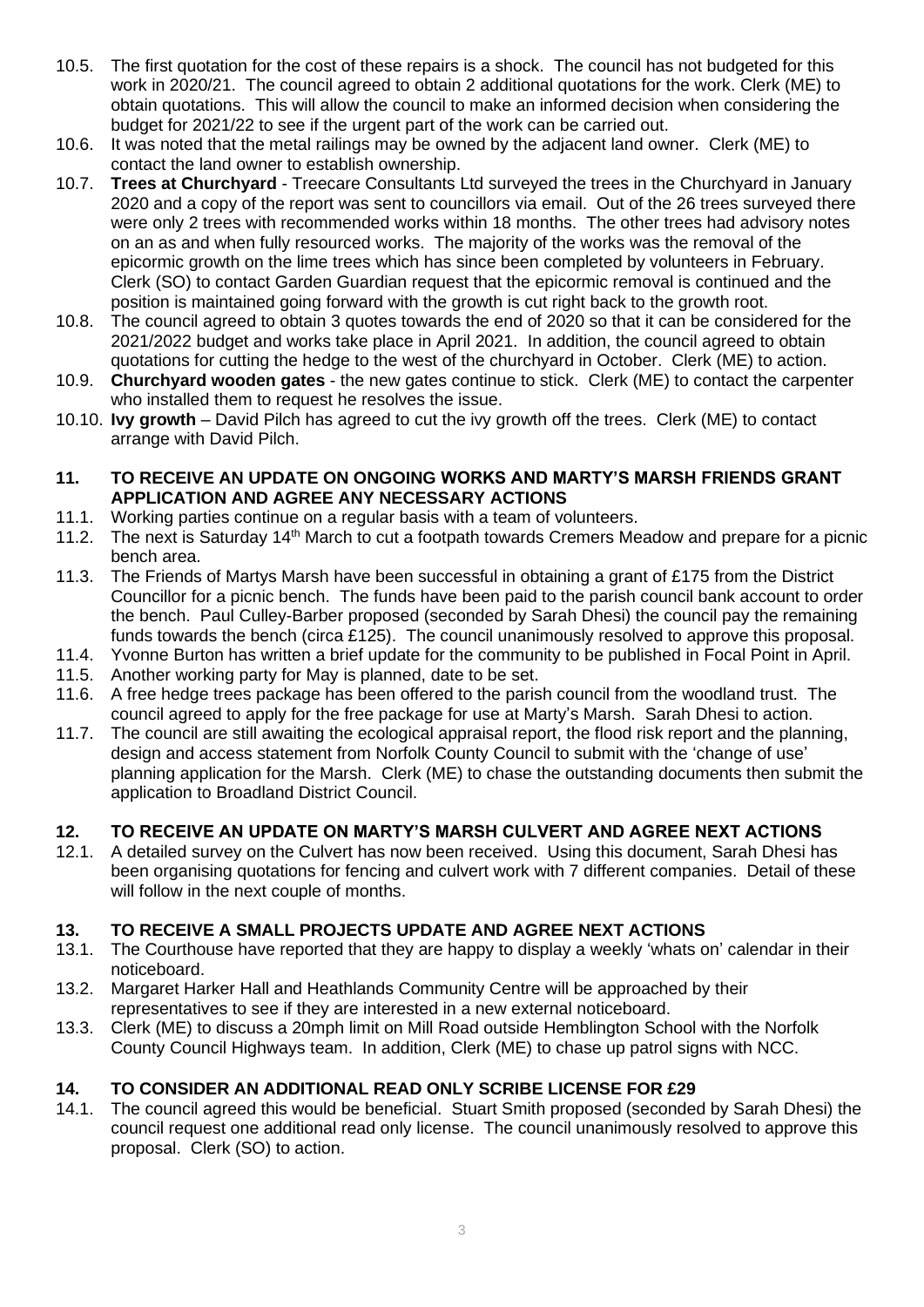# **15. TO CONSIDER RENEWAL OF THE NPTS MEMBERSHIP FOR 202021**

15.1. Sarah Dhesi proposed (seconded by Stuart Smith) the council renew the NPTS membership for 202021. The council unanimously resolved to approve this proposal. Clerk (SO) to action.

# **16. TO APPROVE INVOICES FOR PAYMENT**

16.1. Paul Culley-Barber proposed (seconded by Joseph Scholes) the council approve all payments totaling £8,157.19 (see Appendix A). The council unanimously approved this proposal. Clerk (SO) to issue cheques.

# **17. TO APPROVE THE FOLLOWING REVISED DOCUMENTS DRAFTED BY THE FINANCE WORKING PARTY**

- 17.1. The clerk (SO) advised the council of changes / adjustments to the governance documents. Minor changes have been made as needed. Where significant changes have been made, they are detailed below. Sarah Dhesi proposed (seconded by Paul Culley-Barber) the council approve these documents for the forthcoming financial year. The council unanimously resolved to approve this proposal. Clerk (ME) to upload to the new website when it is up and running.
	- **Standing Orders**
	- Finance Regulations New NPTS document adopted for consistency.
	- Risk Assessment amendments made to carry out regular health and safety inspections of the allotments communal land, orchard, Marty's Marsh, Town pit pond and courthouse with an easy recordable check list. Clerk (ME/SO) to action.
	- Freedom of Information Scheme
	- Annual Review of the Effectiveness of Internal Control
	- Annual Review of the Effectiveness of Internal Audit
	- Duties of the Responsible Financial Officer
	- Investment Policy new NPTS document adopted for consistency.
	- Business Continuity Plan up to date paper copies issues to Stuart Smith and Rob Christie incase of emergency.
	- Communications Policy new NPTS document adopted for consistency.
	- Complaints Policv
	- Code of Conduct– this document has been revised and merged with the NPTS document to include a little more information on pecuniary interests. A copy has been printed and provided to each parish councillor at this meeting.
	- Grievance Policy
	- Disciplinary Policy
	- Filming and Recording Policy
	- Lighting (dark skies) Policy this has been revised using detail from the neighbourhood plan and the old policy to make it more robust and user friendly.

#### **18. TO NOTE A MEETING OF THE DATA PROTECTION WORKING PARTY, REVIEW OF GDPR DOCUMENTS AND PROCESSES AND AGREE ANY NECESSARY ACTIONS**

- 18.1. A meeting of the Data protection working party took place on Thursday 27<sup>th</sup> February 2020. All data protection documents and matters were discussed. The GDPR policy and GDPR terms of reference were reviewed with minimal changes. Sarah Dhesi proposed (seconded by Paul Culley-Barber) the council approve these documents for the forthcoming financial year. The council unanimously resolved to approve this proposal.
- 18.2. The following actions were identified. Clerk (ME/SO) to ensure all old allotment personal data is deleted timely. Establish if Marty's Marsh friends' group have received any 'use of their data' forms.

## **19. TO CONSIDER FINANCIAL SUPPORT TOWARDS A YOUTH SUPPORT WORKER AT ACLE MEDICAL CENTRE AND ACLE ACADEMY**

19.1. Paul Culley-Barber proposed (second by Stuart Smith) the council do not support this funding request. The council unanimously resolved to approve this proposal. Clerk (ME) to advise the Acle medical centre.

# **20. TO CONSIDER ANY FURTHER GNLP COMMENTS**

Following a brief discussion, the council agreed to make these additional comments (20.1-20.3) on the GNLP. Clerk (ME) to submit.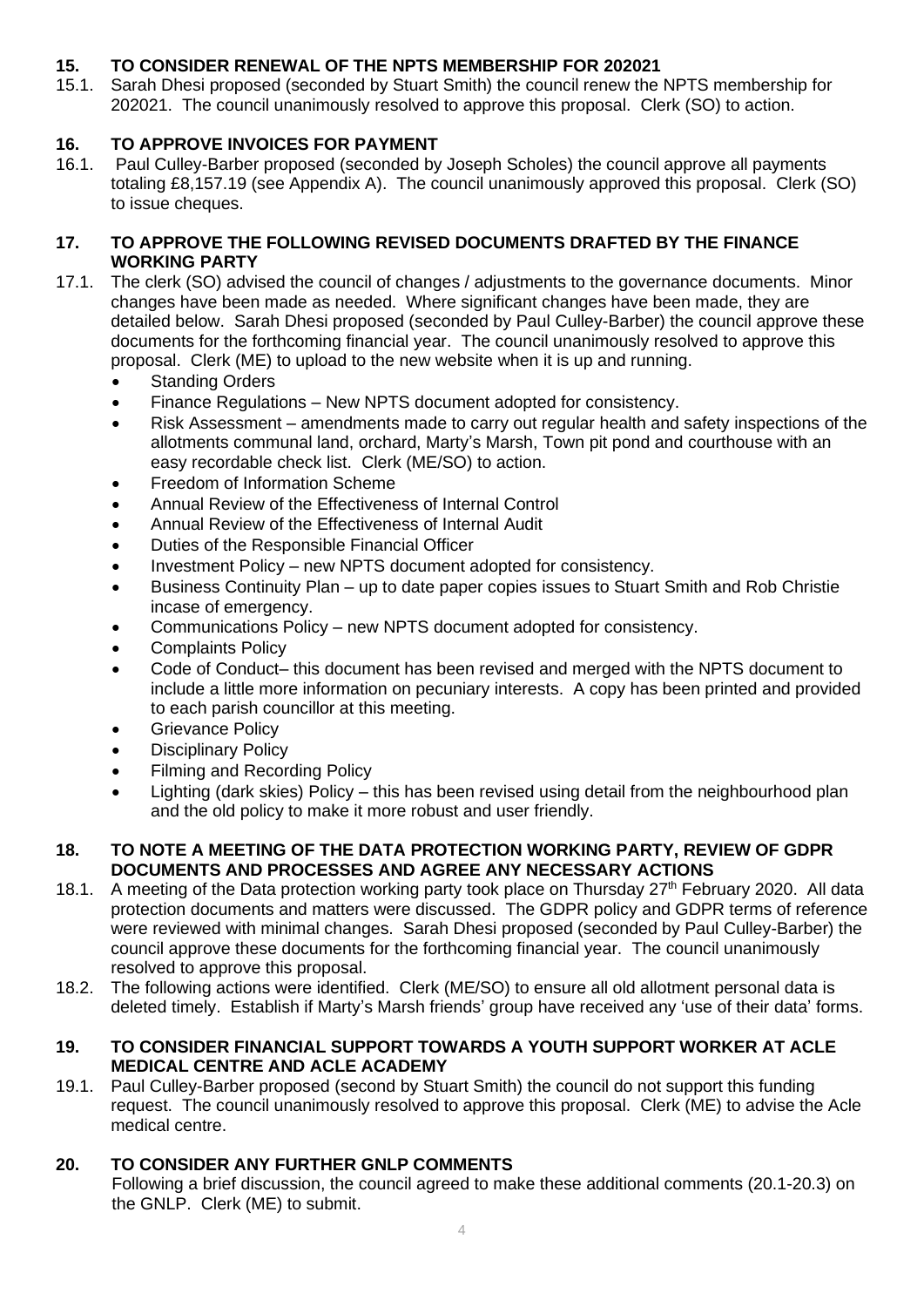- 20.1. The council fully supports the decision made on the sites that are deemed unreasonable.
- 20.2. The one site for Blofield Heath GNLP1048 between the Council Houses and Renenergy, part of that site has now been taken up with the extension of Renenergy and we would question if there is sufficient space to deliver the minimum number of dwellings required to make it an allocated site. Looking at the plan and comparing to the works in progress, it would seem that around 25 - 33% of the site has been lost.
- 20.3. GNLP and Blofield Heath as the Bennetts site on Blofield Corner Road was recorded in the planning committee minutes of 27/11/19 that it should not have been passed as the drainage strategy was into a blind ditch it would be useful to link that evidence to this response. Bennetts have not done much on site because of this drainage strategy. Similarly as the Jenkins site beside Heathlands on Woodbastwick Road also proposes to link up to this drainage path, a local resident has raised the issue of whether that also renders this site unworkable because of drainage. The drainage strategy passed for Dawsons Lane is non-compliant and site specific for 12 properties and a small section of adoptable road, rest to be porous brick within the development itself. However this is now back with a new planning application to increase flow rate from 1.5l/sec to 18.8l/sec ie much changed drainage rate. For the GNLP it may be worth noting the site will not hold the 43 for either drainage or access reasons, as the road type 6 will only cover a max of 25 + possible 1 and the 12 plus 4 Dawsons Lane dwellings and the access of number 80 now onto this road and not Blofield Corner, there is not the capacity to go for more than a further 9 on the rest of the field, unless another access is made, and the drainage strategy would then need to be pumped uphill if it is to keep to the currently dug system.

# **21. TO RECEIVE A BLOFIELD FUEL CHARITY UPDATE**

21.1. A committee meeting took place on the 25th February 2020 where Sarah Russen was formally appointed as the new clerk. David Pilch is the new chairman for the year.

#### **22. TO CONSIDER JOINING A COUNTY ALLOTMENTS FORUM FOR NATIONAL ALLOTMENT SOCIETY MEMBERS**

- 22.1. The council and allotment association have discussed this matter and decided not to take part in this forum at this time. Sarah Dhesi reported that the recent allotments training was very useful. Sarah will report and liaise with Melanie on any requirements.
- **23. TO NOTE CORRESPONDENCE RECEIVED FROM THE COURTHOUSE MANAGEMENT COMMITTEE REGARDING A SURVEY AND RECEIVE AN UPDATE REGARDING PLANNED BUILDING WORKS IN SUMMER 2020 AT THE COURTHOUSE**
- 23.1. The courthouse management committee have requested a full survey is carried out on the property. The council agreed this was required and the clerk (ME) are already in the process of obtaining quotations for this.
- 23.2. The courthouse management committee has obtained a quotation for urgent works on the gutters to the rear of the courthouse. This is work urgent as the drains have been leaking for sometime causing damage to the brick work and adjacent wooden window frame too.
- 23.3. Paul Culley-Barber proposed (seconded by Sarah Dhesi) the council agree to pay for these repairs at the cost of £920.40. The council unanimously resolved to approve this proposal. Clerk (SO) to contact the management committee to arrange.

# **24. TO RECEIVE AN UPDATE FROM THE COURTHOUSE MANAGEMENT COMMITTEE MEETING**

- 24.1. The courthouse management committee provided a copy of their recent meeting minutes.
- 24.2. The committee is happy to hire the hall for a mother and toddler group but do not have the manpower to run such a group itself.
- 24.3. The courthouse garden is available for hirers and it would be difficult to operate public open hours alongside hirers use. The management committee suggested the Witness room could be used as a parish council office if the idea was taken forward.

#### **25. TO RECEIVE AN UPDATE FROM THE JEROME MEYHEW MULTI-PARISH MEETING**

25.1. Rob Christie provided an update from the multi-parish meeting with Jerome Meyhew. The council agreed to arrange their own meeting with Jerome for a couple of councillors to discuss some key parish issues. Clerk (ME) to arrange the meeting.